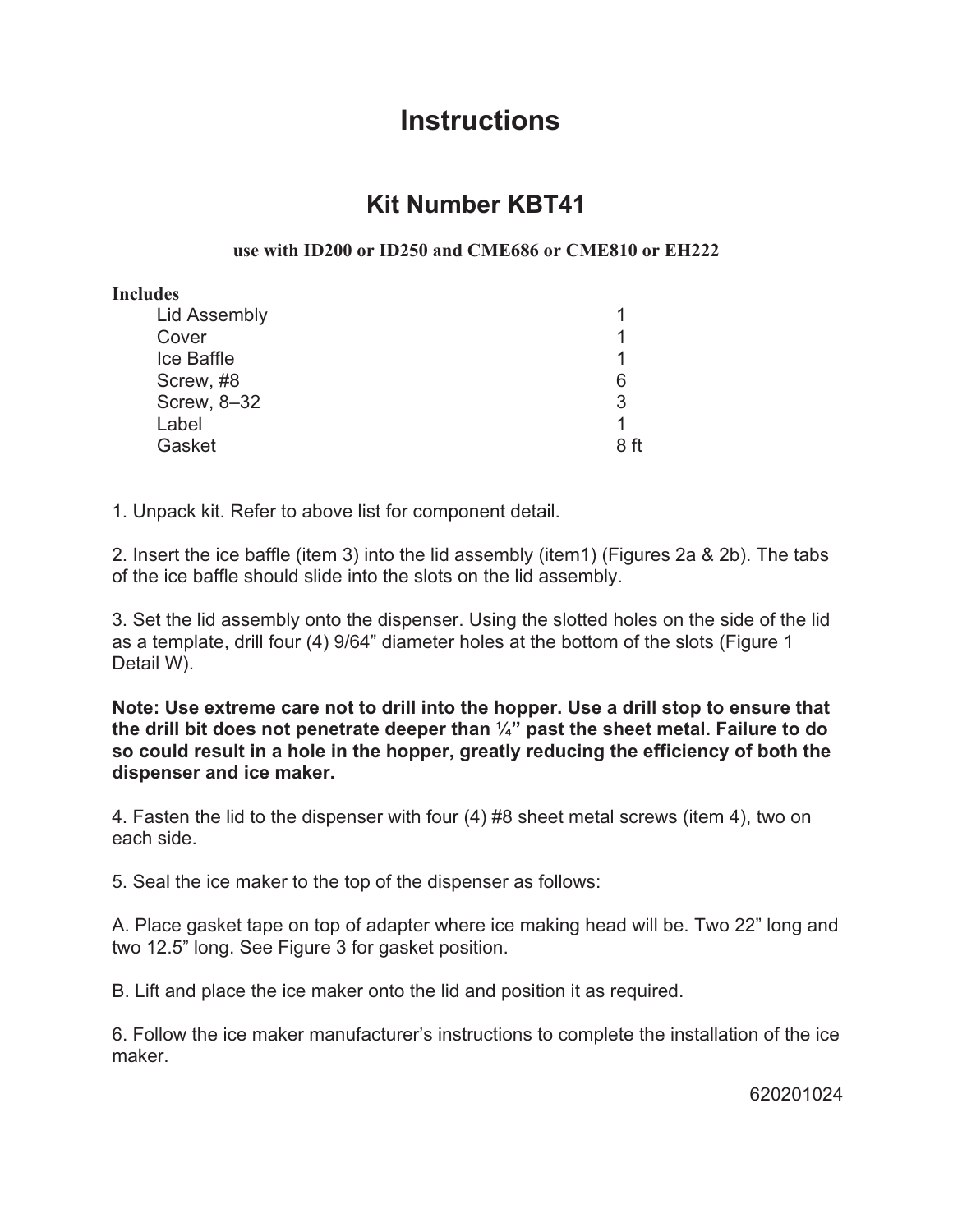7. Snap the tabs on the manual fill cover (item 2) into the slots on the lid assembly.

8. Apply the label (item 6) on the front of the cover.



**FIG. 1** 

 $\label{eq:2} \frac{1}{\sqrt{2}}\left(\frac{1}{\sqrt{2}}\right)^2\frac{1}{\sqrt{2}}\left(\frac{1}{\sqrt{2}}\right)^2.$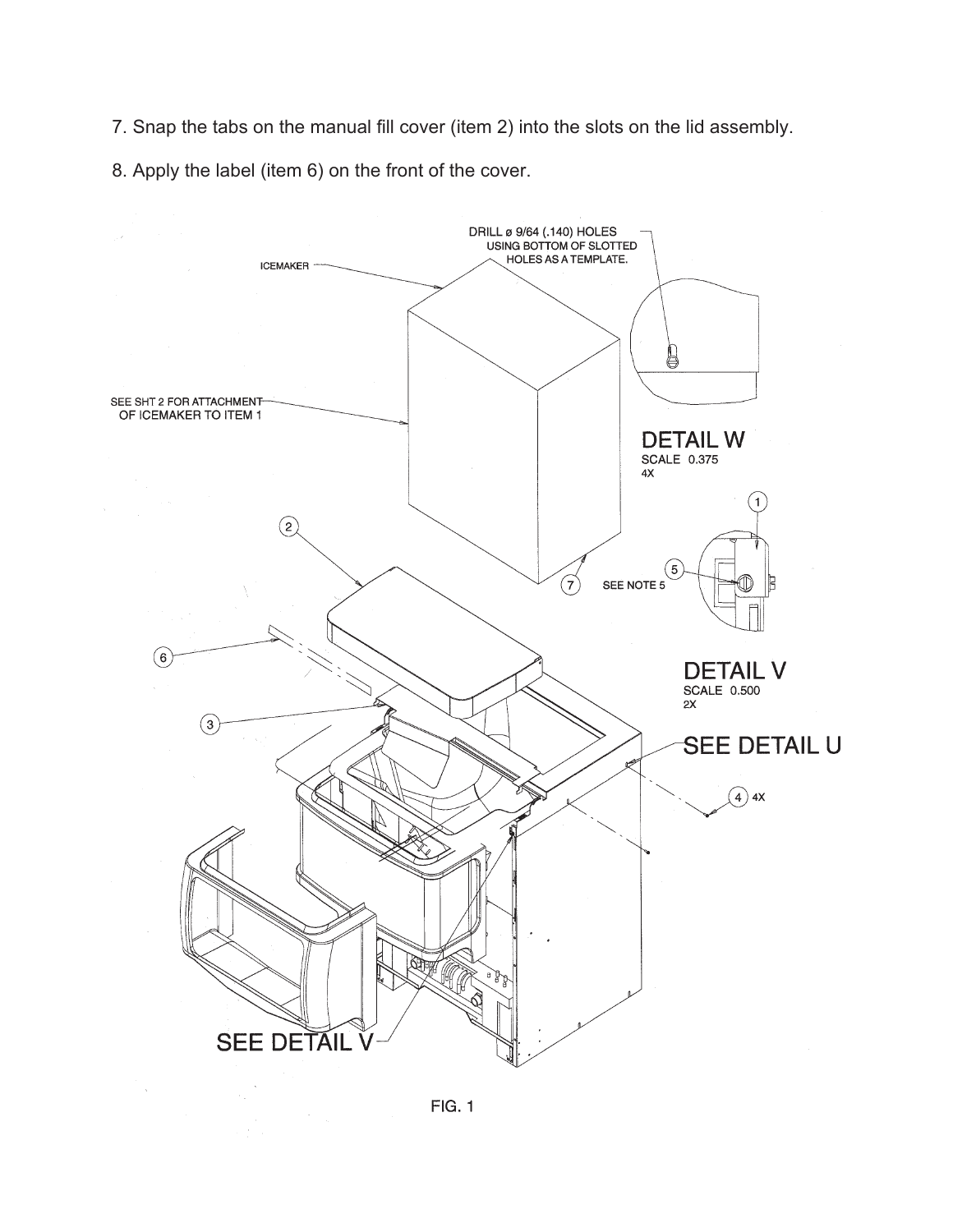

**BAFFLE INSTALLATION** STEP 1 SCALE 0.375

FIG. 2a



**BAFFLE INSTALLATION** STEP<sub>2</sub> SCALE 0.375

 $\mathcal{C}^{\mathcal{C}}$ 

 $FIG. 2b$